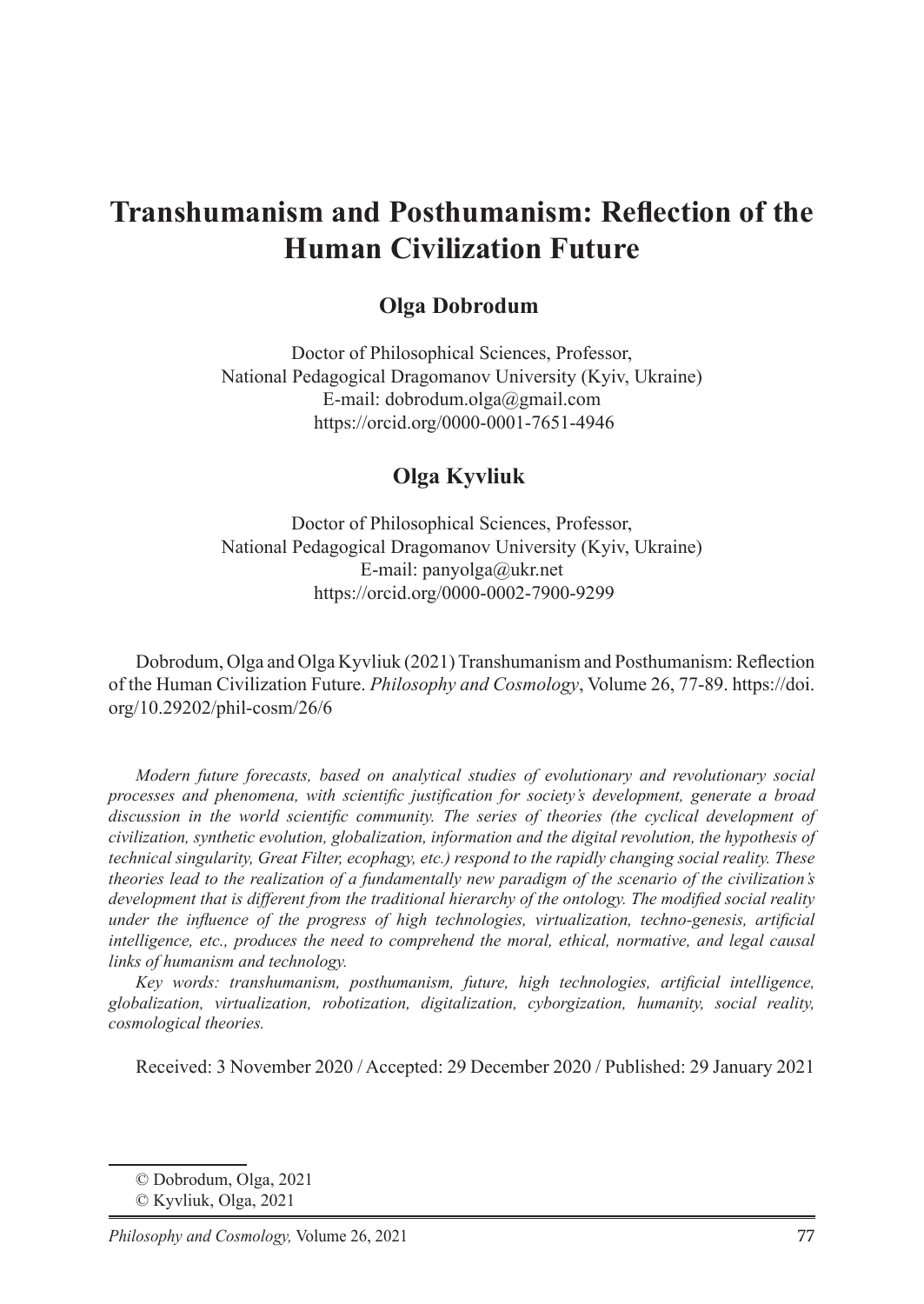### **Introduction**

Human development's current level signifies transhumanism inspiring the scientists (both theorists and empiricists) to bold futurological projects. This article focuses on transhumanism's information technology aspect due to high technology's impressive success, artificial intelligence, and robotics. Humanity is moving towards a robotic and cyborgized community and technological singularity, achieving digital immortality and increasing the adequate cognition of a new techno-human with virtual reality gadgets foreshadowing the future for positive eugenics and genome editing technologies.

High technology (high-tech) progress is impossible without developing the man himself, who is the "creator" of these technologies. Consequently, techno-genesis affects anthropogenesis and is in direct and inverse proportion to each other. The world is developing exponentially, and high-tech is modifying the world's picture and the idea of its past and future. The idealization of the need to create and improve high technologies as a means or instrument of human development actualizes the issues of human destiny and the strategy of survival of human civilization in the context of the synthesis of the principles of humanism and transhumanism, as possible prospects for future posthumanism.

The study's theoretical and methodological basis was made up of generally accepted philosophical principles: worldview and methodological pluralism, open-mindedness and humanism, comparativeness and unbiasedness, ideological diversity, and tolerance. The research involved the following methods: concrete historical and interdisciplinary synthesis, a comprehensive analysis of philosophical sources, and research methods in related scientific disciplines as well as methods of induction and deduction in philosophy, sociological methods of analysis of empirical data. Problem-chronological and historical-genetic, systemstructural, and critical analysis of philosophical sources, socio-phenomenological analysis, and visual anthropology were used as research methods. The work also relies on conceptualdiscourse and systemic-chronological approaches to the scientific understanding of reflexive scientific and philosophical problems, scientistic concepts, and cosmological theory's interdisciplinary nature.

Many gaps, white spots, and the incompleteness of trans- and posthumanist issues in the  $21<sup>st</sup>$  century determined the multiculturalist methodological approach of this work on the verge of scientific discourses and at the intersection of sciences when the problem is in a state of uncertainty. The current research was based on several methods developed by classical, non-classical, and post-non-classical philosophy: problematization and conceptualization of philosophical material, contextual and interpretive, informational and mythological, retrospective, and futurological approaches.

It is natural that the traditional hierarchy of ontology, where man is the pinnacle of evolution, loses its relevance. As a result, questions arise the ethical and legal regulation of the relationship between man and superman, cyborg, machine and robot, artificial intelligence and other forms of "reasonable" existence; ecosystems in local and global dimensions; virtualization and socialization; modification of the values of the ontological system, etc. The question arises about the trajectory of developing the emotional intelligence of the person himself because of the ever-closer interaction with the "pure" rationality and algorithmic nature of artificial intelligence and robotics. Thus, even now, the formation and development of the anthropological essence of the individual, its identification and evolution, the procedures of socialization and adaptation in society demonstrate a significant influence on the part of high-tech, where it is rather difficult to predict the possible consequences.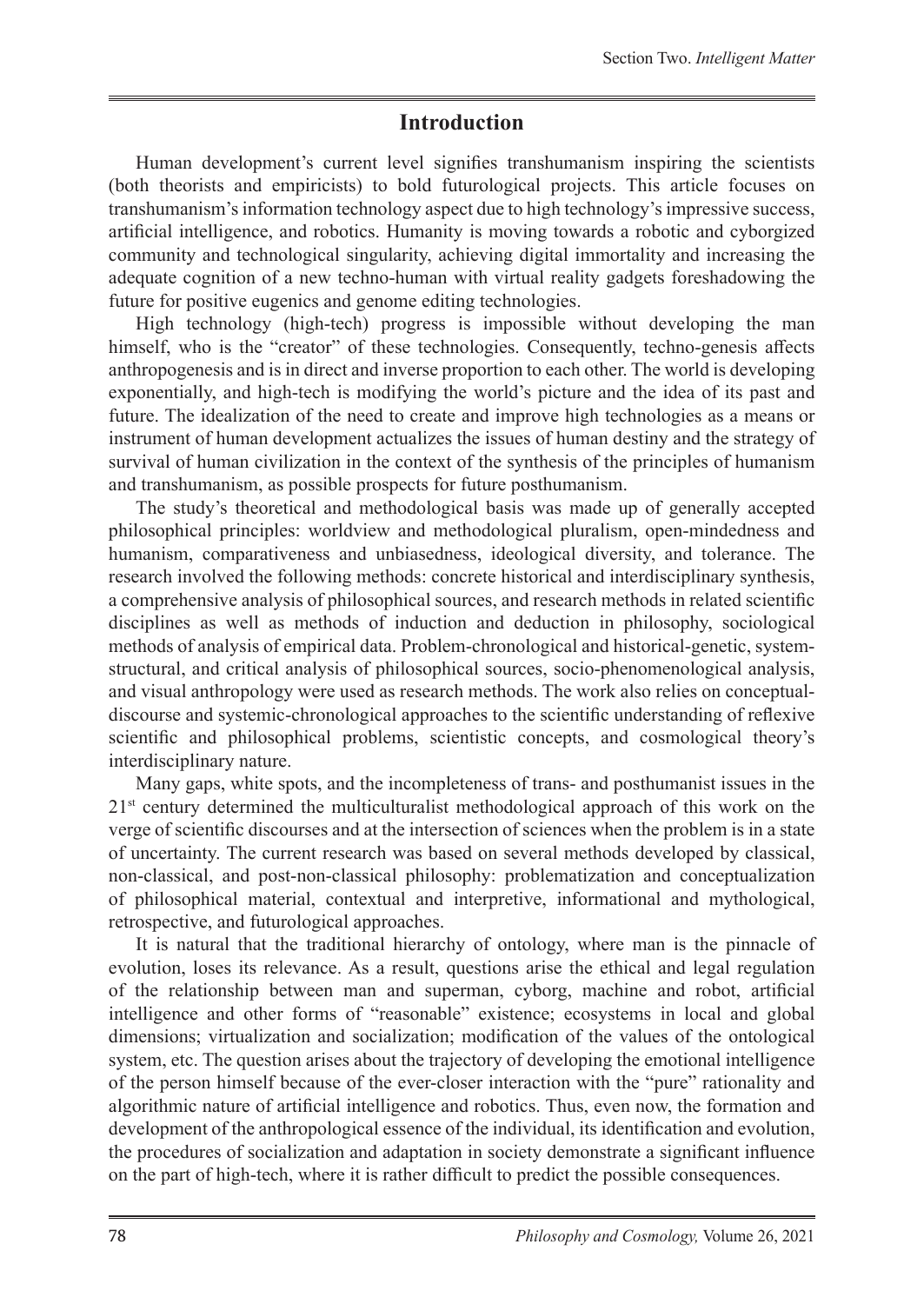# **Transhumanism and posthumanism as the modern philosophical theories**

It can be noted that the theory of transhumanism has been developed almost throughout world history based on "paradise" engineering and deliverance from suffering. One can recall the epic of Gilgamesh and the ancient Greek myth of Daedalus and Icarus, the ancient Greek myth of Prometheus, and Francis Bacon and Friedrich Nietzsche's revival ideas. It is a well-known fact that the term "transhumanism" was introduced in 1957 by the British humanist evolutionist Julian Huxley, co-founder of UNESCO and its first general director. Transhumanists consider their ideological inspirers, in particular, the French theologian and anthropologist Pierre Teilhard de Chardin, the Iranian science fiction and futurologist Fereydoon M. Esfandiari, the American cryonics founder Robert Ettinger, the American popularizer of nanotechnology Kim Eric Drexler, the American researcher in the area of artificial intelligence Lee Minsky, Canadian author of works on artificial intelligence Hans Moravek, American futurologist Raymond Kurzweil, Swedish philosopher Nick Bostrom, British philosopher-futurologist Olaf Stapledon. Some historical, philosophical, and methodological aspects of transhumanism are reflected, in particular, in the report *Transhumanism 2017-2030* (Transhumanism 2017-2030, 2017).

In many ways, posthumanism opposes itself to classical humanism, rejecting the very idea of anthropocentrism, being based on the idea of the incompleteness of human evolution, which hypothetically can be continued in the future. The term "posthumanism" was first used by the American literary critic Ihab Hassan in his work *Prometheus as a Performer: Towards a Posthumanist Culture* (1977). Among the representatives of this kind of scientific trends, one can note representatives of the ideas of Russian philosophical thought: Nikolay Fedorov, Konstantin Tsiolkovsky, Vladimir Vernadsky, a Russian biologist and evolutionist Alexander Markov, American philosopher and political economist Francis Fukuyama, French historian and cultural theorist Michel Foucault, British utilitarian philosopher David Pearce, American and Italian philosophers of feminism Donna Haraway and Rosa Bridotti, American engineer and inventor Elon Musk.

Posthumanism assumes that the final stage in humanism development is the emergence of posthuman, and is sometimes understood as antihumanism, meaning the emergence of digital consciousness and the manifestation of ultimate humanism. Posthumanism de-anthropologizes a philosophical discourse to isolate a person from biological beings and modify one. It turns a person into an integral part of the technosphere, considering the possibilities of enhancing intelligence, creating artificial organs of the human body, integrating his consciousness with a computer, cyborgization and microchipping, etc. (Sarwant, 2017).

The steady progress along the path of scientific and technological progress, the dynamic development of biosciences and technology, pharmaceuticals, genetics, neurosciences, medicine, cybernetics and many interdisciplinary industries may result in artificial neural networks, implants, and nanotechnology. The proliferation of bionic prostheses and the cyborgization of humans as a whole can lead to the emergence of a posthumanist future, where humans and clones, cyborgs and robots, artificial intelligence, and digitized consciousness will coexist. The design of the future and space exploration, alternative energy and the coming singularity, as well as about the significant events of the scientific and technological progress of the 20<sup>th</sup> century, are characteristic, in particular, of the posthumanist direction of scientific thought (Ferrando, 2019: 645-651).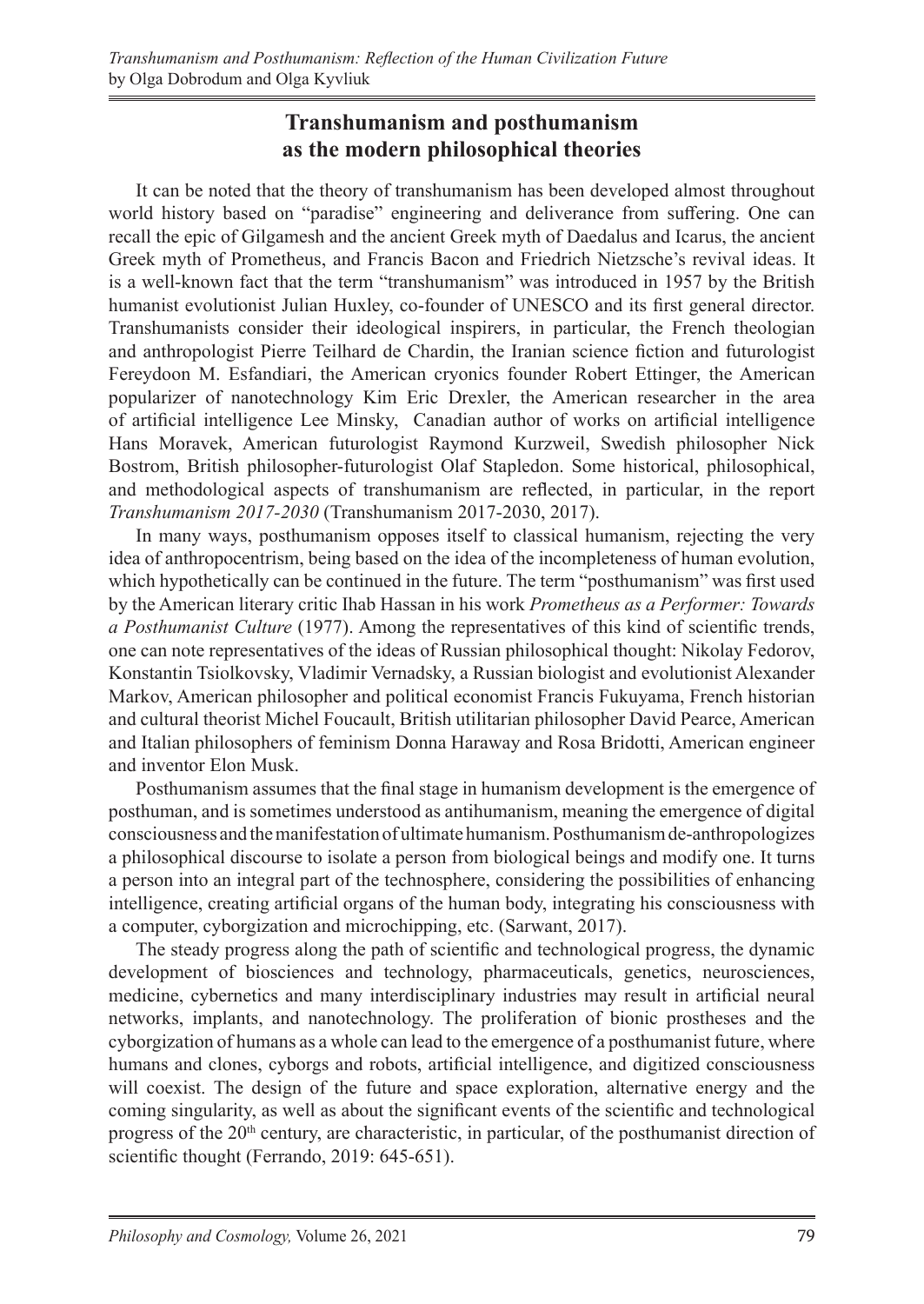The final difference between trans- and posthumanism has not yet been found out, not comprehended, and is currently debatable. These theories' supporters differ in a whole spectrum of views on these phenomena, the extreme poles represented by techno-skeptics and techno-optimists. This kind of alarmism is characteristic of Francis Fukuyama, who is convinced that transhumanism is the most dangerous idea in the modern world (Fukuyama, 2020).

At present, from our point of view, such a feature of technological and cosmological theories as interdisciplinarity and multi-paradigmality appears to be more and more axiomatic. Cosmology appears as a phenomenon and maxim of philosophy. It should be noted that there is a steady tendency of interest in cosmological theories, cosmological reflections, insights, and discourses. In the  $21<sup>st</sup>$  century, in a situation of a vast and rich kaleidoscope/palette of worldviews and pictures of the world, one can state the dynamic development of scientific strategies and paradigms, trajectories and tools due to the construction of new scientific concepts and views, ideas and concepts, theories, disciplines, and branches of scientific knowledge.

The progressive development of technologies is not least associated with the perfectionism of the human race and the alibization of high-tech, the microcosm's likening to the macrocosm, and man to its Creator. At one time, the ancient gods of Greece punished Prometheus for transferring fire to people, the flame of which is the spark of God in every heart and every soul. Continuing the views of Heraclitus of Ephesus about fire as the fundamental principle of the Universe, humanity began its existence from fire. Any technology is energy and generates fire, the fire of Prometheus to transform the elements into each other. The foregoing may result in the involution of humankind to the level of development of the  $16<sup>th</sup>$ -17<sup>th</sup> centuries, the emergence of new relationships, a change in the direction of human activity, including the concept of God and religions, a complete change in human civilization, modification of cultural values.

The history of technoscience goes deep into a thousand-year history, to the origins of ancient civilizations. Still, science's progress has been especially clearly observed in the last half-millennium in connection with the practical implementation of scientific innovations and their progressive, revolutionizing, and intensified influence on the human community's spiritual and material life. The introduction into practice of the humanities' achievements and social, exact, and natural sciences significantly transforms and irretrievably makes a person's living conditions comfortable. Thus, cosmology as a whole appears as the basis for the synthesis of disparate efforts of scientists, the common denominator of reflection, insight, and perception of its researchers (Ferrando & Rosi, 2017).

The latest discoveries in the field of cloud technologies, artificial intelligence, and neuropsychology, as well as the conviction of many that biotechnology will determine the main direction of the  $21<sup>st</sup>$  century, determine the intentions of scientists to achieve tangible results and priority in the atomic and space race, mastery of genetic information and complete sequencing of the human genome. The genetic revolution of the present time and the attempt to obtain political omnipotence through the mastery of genetic information inevitably actualizes the questions of trans- and posthumanism as academic philosophical theories (Glazier, 2018).

 An ambiguous and ambivalent understanding of the posthuman nature, functionality, and status of a person occurs due to his sacralization (flights into space, discoveries in many areas of human life) and, at the same time, one's certain kenosis due to the limited capabilities of human nature. The motto of the Olympic Games, consisting of three Latin words "Citius, Altius, Fortius!" ("Faster, higher, stronger!") It can also be considered the motto of supporters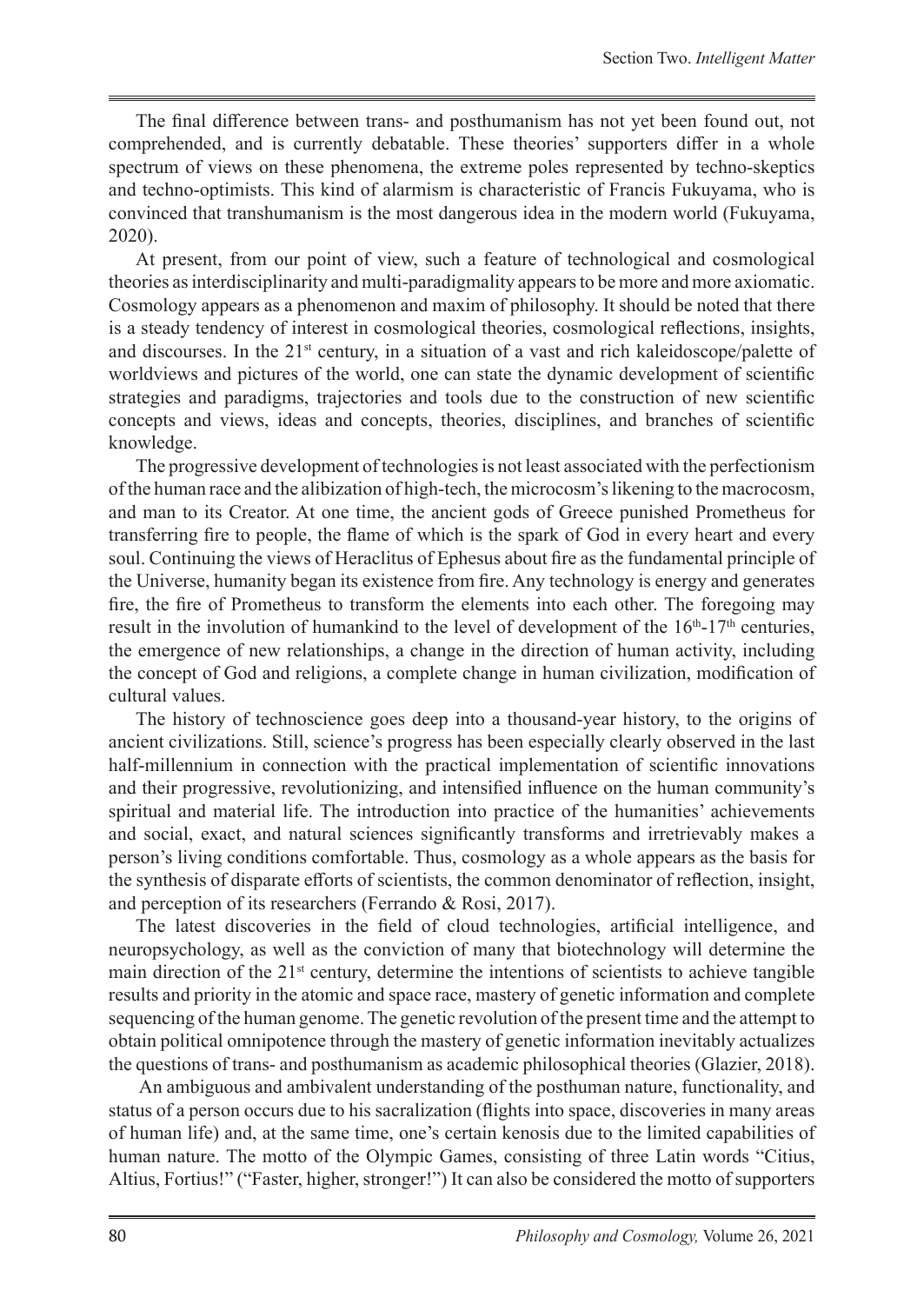of the ideas of trans-, post-, and New Humanism, as one of the methods of improvement, including the modification of oneself (Fuller, 2017: 150-165).

It should be noted that the spectrum of perception of the ratio of the categories of transand posthumanism: from their almost complete identification to fundamental opposition, from their synonymous understanding (sacralization of the technological) to semantic dividing, from the ideas of the Enlightenment, implicitly inherent in transhumanism, to overcoming the maxim, the humanistic principle and the epistemological position Protagoras "Man is the measure of all things," marking the transition, in the words of Vladimir Bibikhin, from a new European subject to a superman.

It can be recognized that new technologies level and indeterminate the boundaries of the human in a person, and the achievements of biomedical technologies from cloning to cryobiology cast doubt on the philosophical discourse about a person, generally accepted since the time of Immanuel Kant. However, futuristic transhumanistic visions of human biology's transgression are inherently entirely anthropocentric since they still see value in the person (Banerji, 2019: 737–742). The transhumanist worldview is based on modern science achievements, even though it was directly influenced by science fiction plots, especially in cyberpunk and post-cyberpunk genres. In all likelihood, the Turing test ceases to be at least a humanistic template and yardstick approaching reality. Still, it fixes only one of the supposedly permanent transition stages from human to posthuman (Hyesook, 2017).

Transhumanist projects of digital immortality, founding digital philosophy, cyborgization, and robotization as manifestations of the intention to overcome the Cartesian limits actualize the posthuman era's eugenic problems posthumanism. The designated posthumanist themes, as you can see, make both ideological currents related. However, posthumanism completely refuses to operate with any binary oppositions and hypothetically can lead to a mainstream antihumanistic discourse, fragmentation of the subject and his secondary role, the discovery of the anthropological "Pandora's box" (Rana & Samples, 2019).

The cosmological and noospheric presumption of man is fundamentally essential for the transhumanistic understanding and techno-optimism up to the holiness and sacralization of technology. It can be assumed that the turn from trans to posthumanism can dramatically signify post-anthropocentrism, post-dualism, and the construction of new anthropology up to the radical deconstruction of human nature as such. There is a premise and intention to revise Man's place and position, position, and status in the Universe. It is a process that has found an echo in many philosophical theories and concepts.

## **Alternative theories of transhumanism and posthumanism**

The existence of theories identifying technology with transcendence, the divine being, stated the emergence of a new theological direction, "techno-theism which is the idea that the rapid development of technology and the growth of man's power over the forces of nature does not refute, but confirms his creation by the higher Reason. Since a person, thanks to the latest technologies, can create a new virtual and biological reality, the chances increase that the physical world's surrounding reality is also created by a super-Engineer or a super-Designer" (Tulchinsky & Epstein, 2020: 397).

High-tech development is not least associated with the perfectionism of the human race, the likening of the microcosm to the macrocosm, and man to its Creator.

It is possible to note the spectrum of technology perception, the components of technotheology, transhumanism. The views are quite common, following which high-tech changes the anthropological nature. According to transhumanists, the introduction of high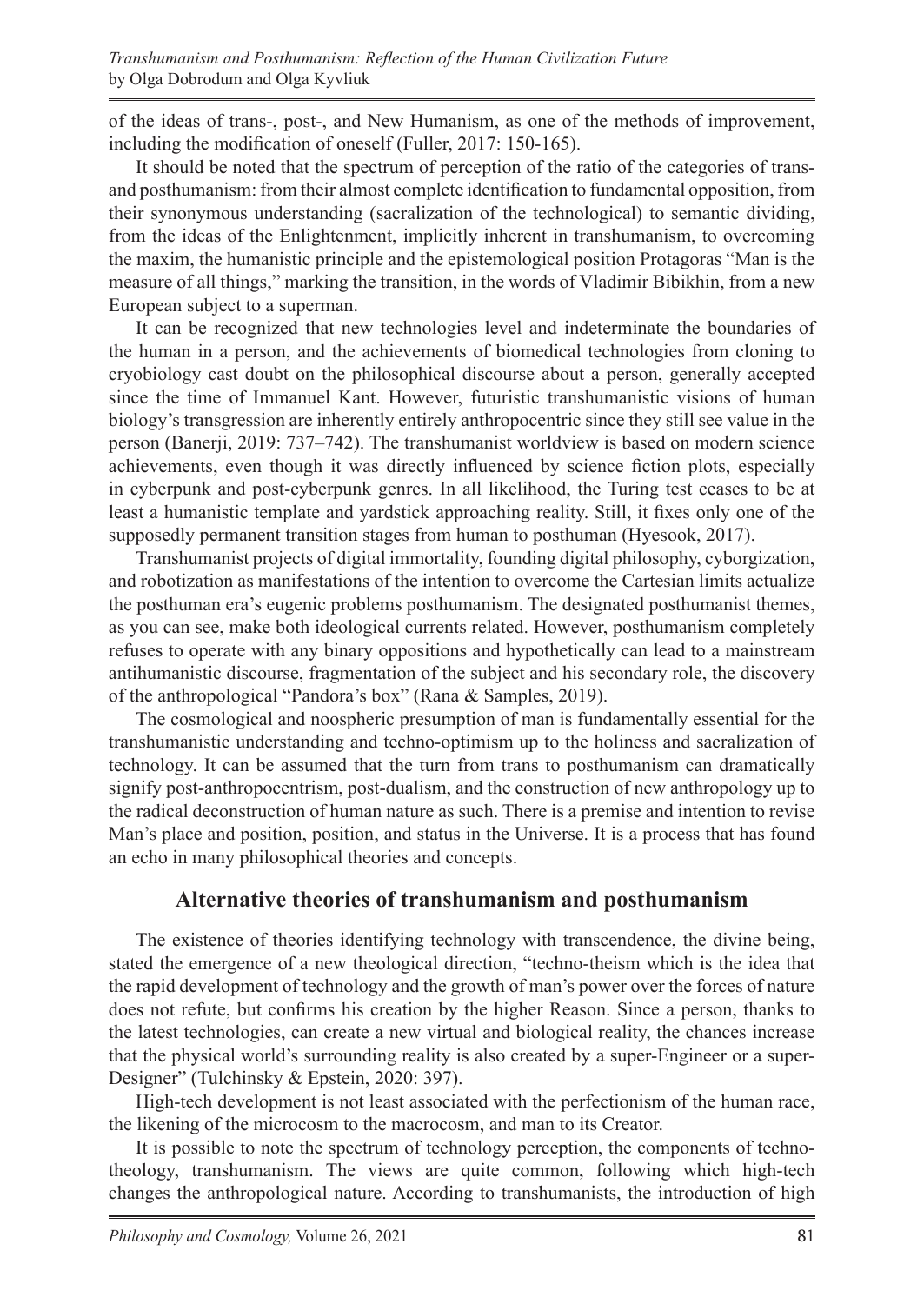technologies modifies a person so much that he turns into a transhuman. A picture of the world is being formed, in which the main concepts of world religion act as a semantic construction of understanding modern socio-cultural transformations. The total spread of high-tech, "worship" of artificial intelligence is another methodological intention of the contemporary self-identification of subjectivity.

In the analysis of the worldview intentions of the spread of high technologies, there are often elements of resentiment, that is, intellectually evolved and dominant machines over humanity are capable of exterminating it as a "useless" element of evolutionary development. For example, Anthony Lewandowski, the founder of the new religion "Path of the Future," describes a futurological projection in which artificial intelligence "takes over" the planet Earth faster than a person masters deep space. It is well-known that Bill Gates and Stephen Hawking suggested the possibility of the formation of artificial intelligence exceeding anthropometric indicators of mental activity, as well as expressed concerns that artificial intelligence is likely to pose a threat to humanity, and not a blessing, due to the probable using programmed robots as weapons. Elon Musk also said that the development of artificial intelligence is akin to calling demons. Despite this, in 2015, he became an investor in the project to create an OpenAI institute engaged in developing safe artificial intelligence. Consequently, recognized researchers, inventors, visionaries of their time, on the one hand, express fears about the "impending danger" in the image of artificial intelligence, and on the other hand, they see the certainty of the active use of high-tech and the development of artificial intelligence in the future.

The emergence of technology companies' power is increasingly called the prospect of global development, the ideology of domination of which will be presented in the form of religions of a new generation: techno-humanism and dataism. A paradox is forming: a person creates new technologies, algorithms, and large databases to resist global problems and possible cataclysms, the development of which, in turn, calls into question the existence of a person as the leading cause of these problems.

Some thinkers in machine ethics and robo-ethics call themselves cyber thinkers since the regulation of robots' presence in our lives is more and more evident. In researchers' eyes on this topic, network intelligence can pose extreme danger and a fundamental threat to the existence of human nature since our hopes of mutual understanding between human and machine intelligence may never come true.

In a theological sense, artificial intelligence seems incredibly destructive because it is based on the digital age's eschatology hypothesis. It can appear in the form of the "Horseman of the Apocalypse." The global network with its capabilities (social networks, information flows, virtual reality, etc.) acts as a single synthesized system, an "organism" of artificial intelligence. The entire planet, with all its cloud technologies, will be its "brain." Still, there is a danger that artificial intelligence can get out of control, and destroy it will be almost impossible, hypothetically, without shutting down all cloud storage servers on Earth. This situation can lead to damage to the world's cloud infrastructures, which, as a result, can lead to a global crisis, unprecedented in scale and its consequences.

At that moment, humanity wants to replace the Creator with a person similar to itself because human fantasy is anthropically conditioned. It is the apocalypse that is the starting point from which a new world unknown to man begins. The development of any community should lead to the emergence of a new organization — in our case, this is the emergence of artificial intelligence. The Lord is infinite, and He continues to create through us — this expresses the essence of his infinity. We develop artificial intelligence, which will create something new — for example, intelligent fields that will generate something already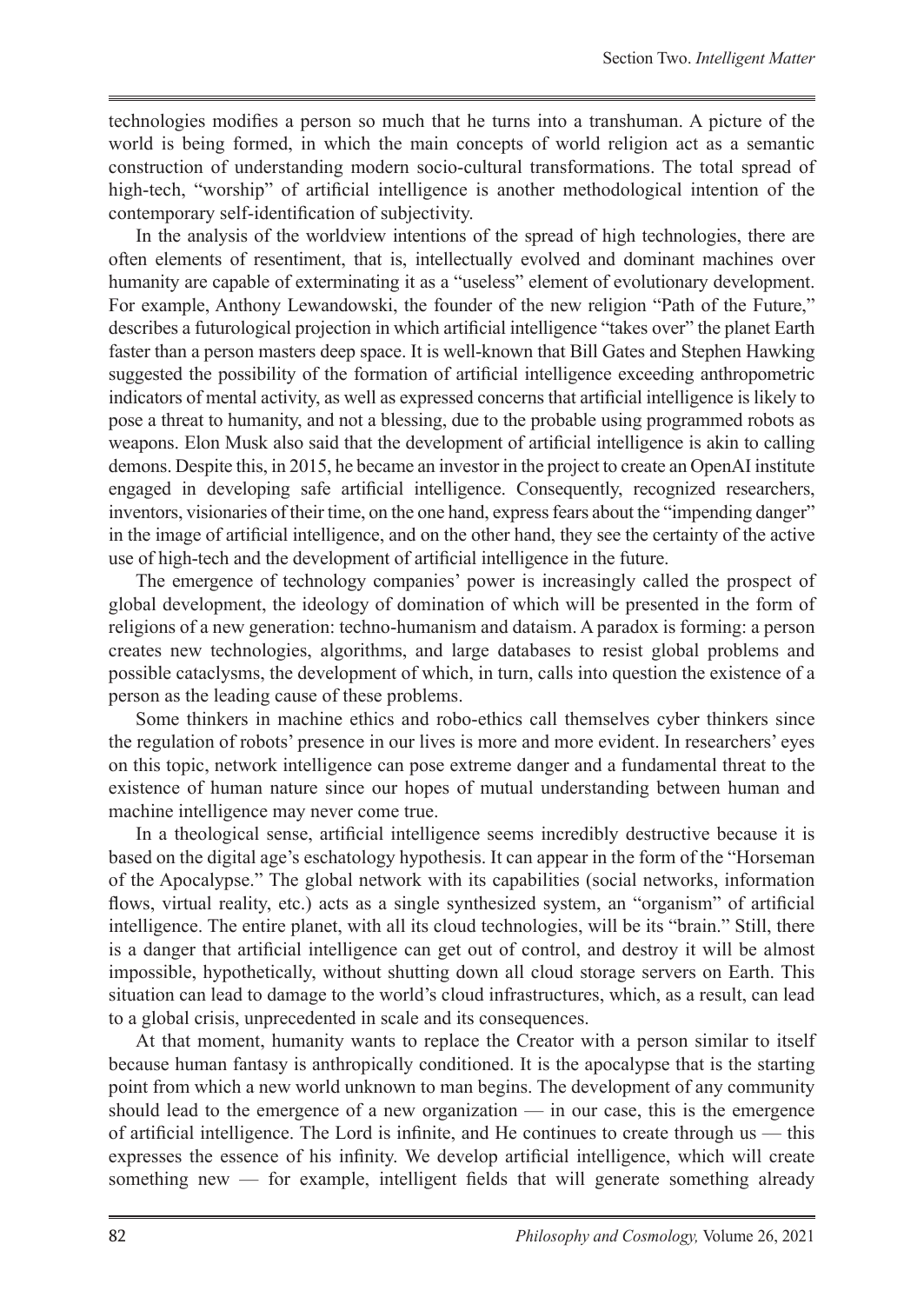incomprehensible. We are an instrument in the hands of the Creator, who thus endlessly changes the Universe, and this process is endless, being a reflection of the Creator's infinity in the world.

The emergence of new systems of interaction between man and machine actualizes a new understanding of humanity's role and beliefs. Technologies give rise to new areas of faith, which then, growing into a new world with incredible combinations and puzzles, are a self-developing structure that is formed under the influence of human consciousness and its beliefs. For operating systems for processors' operations are written by people with religious or atheistic views, respectively, imposing specific requirements or restrictions on the processor's work like a brain.

Programmers participating in creating new operating systems generate artificial intelligence as a creature that has absorbed the foundations of humankind's cultural, historical, and religious life. Even at its start, it is much higher than the level of human intelligence, leading to a contradiction between the human race and the machine that humanity is creating today. Having played the Creator's role in this issue, humanity assumes significant responsibility for making its own hands. It all comes down to one thing — Divine Providence, for God, the Creator, through us creates something new, and this process is endless.

Presumably, hundreds and thousands of years later, robots will construct a new artificial intelligence civilization based on "protocols," program codes, operating systems created by man, but improved by himself (artificial intelligence) in the same way as a man will improve his nature and the world around him, created by God. The foregoing will lead to the emergence of new religions, confessions, and denominations, which are incomprehensible to us today and, as a hypothetical option, to religious wars between people and robots, since any community strives for improvement. This creativity will create a new paradigm of coexistence, combining thousands of years of experience of humanity and robots, providing an opportunity to develop this endless experience to infinity, included in perpetuity  $-$  a process that will never end.

It is undeniable that artificial intelligence development entails space technologies' progress, exploring humanity's place in space, which actualizes the cosmological discourse, even though cosmological concepts are devoid of some clarity. Existing cosmological theories, and their interpretations, are fundamental in modern conceptions of the Universe. Also, it is advisable to note that cosmological discourse is a topic implicitly inherent in the genre of science fiction, and the overwhelming majority of all scientific achievements in the high-tech sphere everywhere on the planet have undergone cosmological testing and legitimation. The innovative and futurological potential of space technologies is becoming a reality today. The space future rushes into our lives, having a significant impact on the functioning of all spheres of human life.

It cannot be left unnoticed the phenomenon of the actual everyday life of being on social networks as a kind of parallel reality. On the one hand, the postulation of some data on the content of existential experience in virtual space acquires signs of social verification and legitimization. On the other hand, it creates a distorted perception of everyday life as an event-intensive process. In other words, all significant events in an individual's life are necessarily presented to the public. The absence of such eventfulness against the background of a motley tape of social networks is often the cause of psychological instability, neuroses, and psychosis, and in some cases, vice versa. Namely, meaningfulness and a qualitative indicator, in this case, play an essential role. Consequently, the quantitative indicators of data are increasing at all possible analytics levels: from personal to planetary.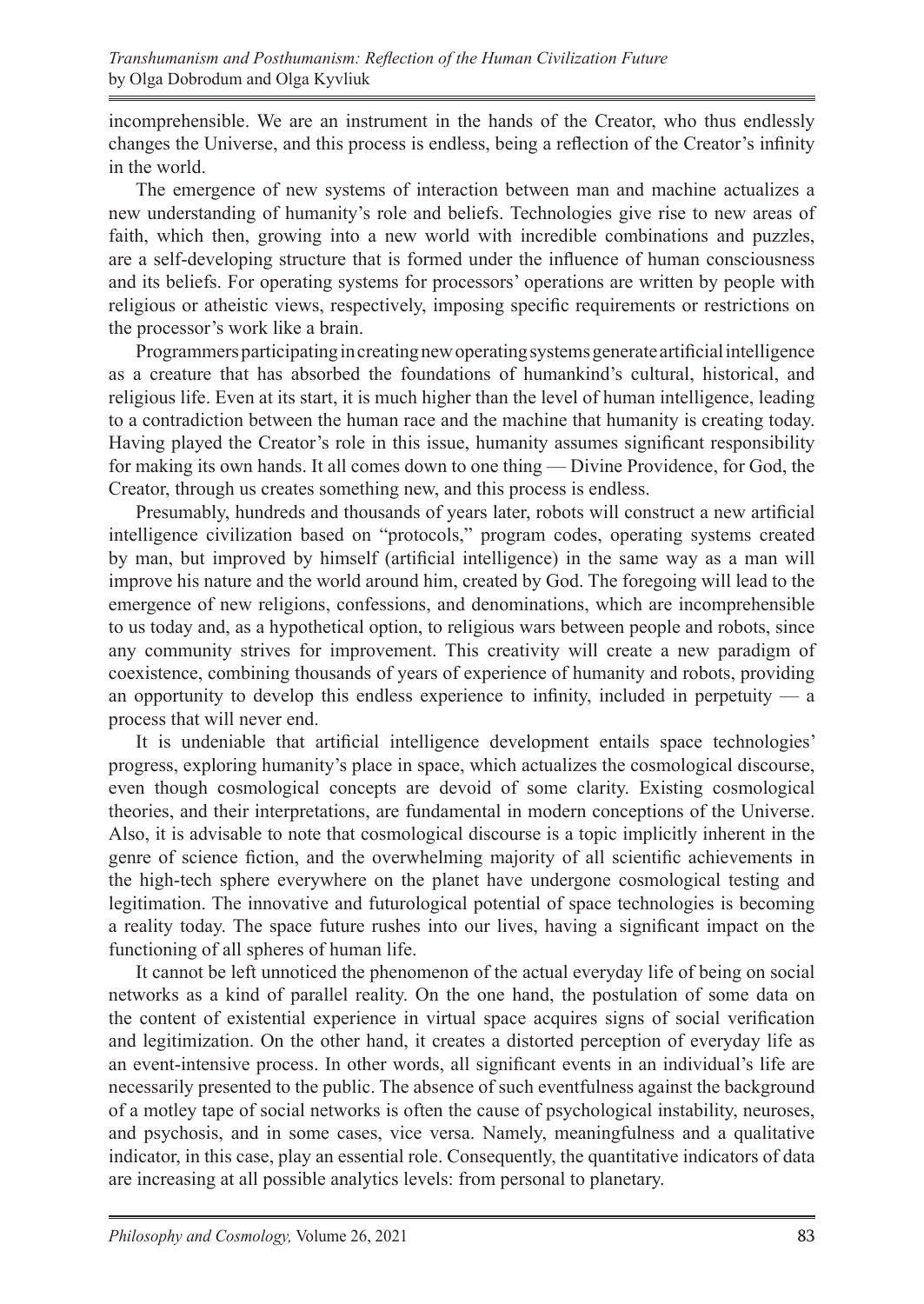Objectification of information (data) serves as the basis for forming a philosophical paradigm of dataism, according to which the significance and uniqueness of a person lie in the ability to use a complex and effective data processing system. In his book *Homo Deus*, Yuval N. Harari (2016) considers dataism as an ideology, or religion, in which the highest value represents digitized information. The inexhaustible and endlessly increasing volume of information requires a better and faster data processing procedure. Consequently, artificial intelligence's algorithmic nature is more effective in this respect than subjectivity burdened by emotions and desires. And in this sense, a person loses his significance in the system of accumulation, storage, and transmission of data (Harari, 2016).

Yuval N. Harari also noted that today's human experience is devalued if it is not shared on social media. Data is becoming the backbone of the new religion of dataism. This ideology recognizes that humans had significance and uniqueness because they were once the most sophisticated and efficient data processing system. But today, everything has changed sometimes a person cannot understand one's emotions and desires, as well as the algorithm does for him. In these conditions, people become an additional link in the system. Technohumanism puts human interests and passions first. The political system is no longer able to respond to new technological challenges. The world is changing too quickly, and politicians do not have time to form a vision and plan for the future. Only technology companies are capable of this, and if a thousand years ago, when a problem arose, a person turned to the church, now he is looking for an answer from algorithms (Harari, 2016).

For example, Teilhard de Chardin's followers bring his religious and poetic theory of subjectivity to the global level, formalizing the ability of rationality before calculating operations. And Frank Tipler expressed the idea that the infinite operational capabilities will allow the creation of virtual universes that can exist indefinitely in their inner time, and this will be nothing more than the "Kingdom of God." Frank Tipler identifies the cosmological singularity with the Creator. Even though the scientific community did not accept his ideas, the famous theoretical physicist David Deutsch was among his supporters. In this regard, Deutsch argued that "scientific theories explain the objects and phenomena of our life on the basis of a hidden reality that we do not directly feel. However, the theory's ability to explain what we feel is not its most valuable quality. Its most valuable quality is that it explains the very structure of reality ... one of the most valuable, significant and useful qualities of human thought is its ability to discover and explain the structure of reality" (Deutsch, 1997: 10).

The foregoing may result in the involution of humankind to the level of development of the  $16<sup>th</sup>$ -17<sup>th</sup> centuries, the emergence of new relationships, a change in the direction of human activity, including the concept of God and religions, a complete change in human civilization, modification of cultural values. The robotization of society and the development of artificial intelligence leads to the individualization and automation of citizens up to a complete rejection of earthly life and beliefs for the sake of a virtual environment and religious beliefs generated by it (computer mythology, Internet religions, online religions, cyber religions, virtual reality religions, etc.).

### **Technological singularity in the context of transhumanism**

Now the technological singularity is more often understood in the context of significant changes in humanity's social and cultural environment. Depending on such technological influence, two ways of modification are possible: either human evolution based on technology (transhumanism) or the disappearance of man as a biological species under the onslaught of artificial intelligence and its "non-human-sized" rationality.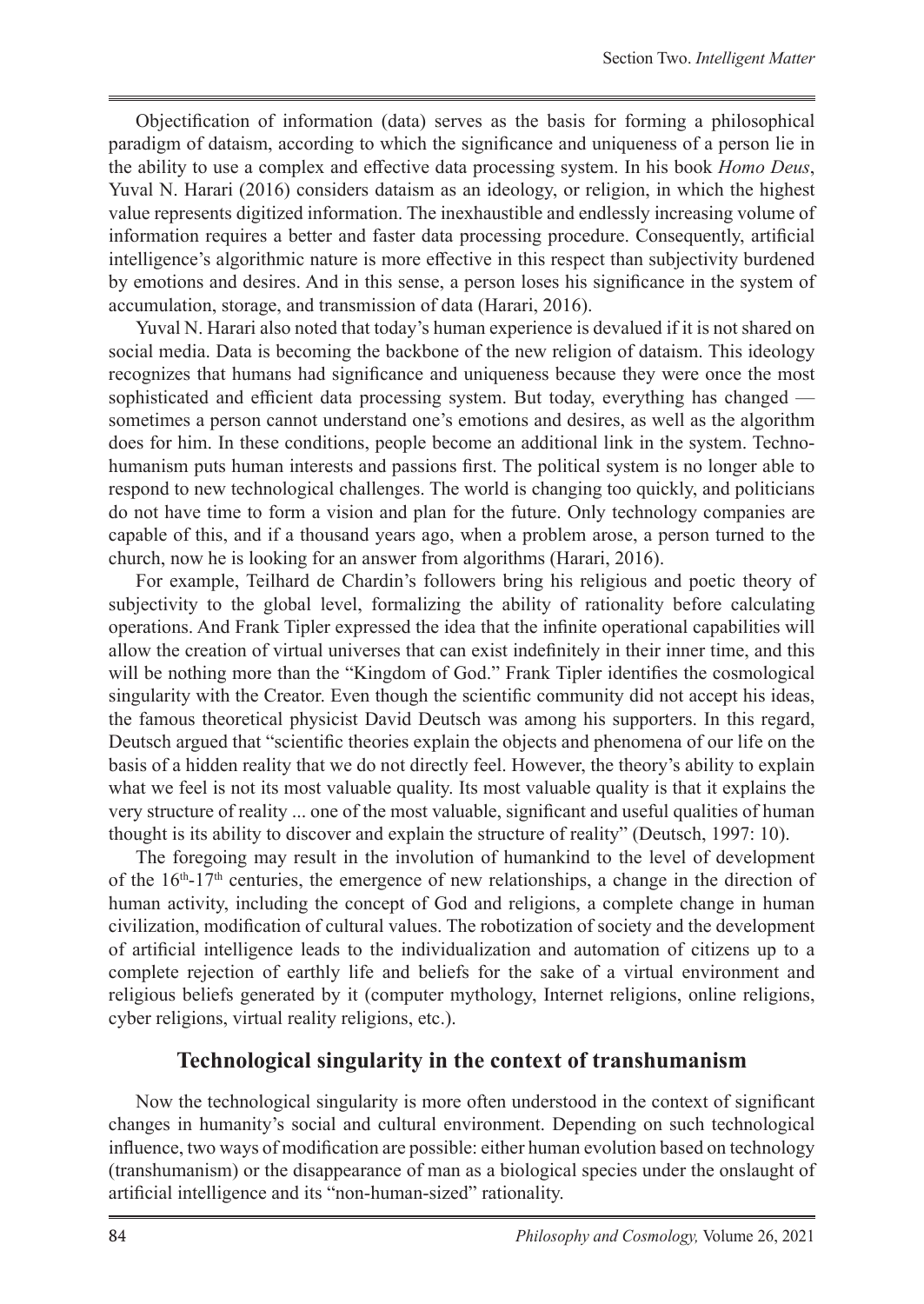Simulation theory is one of the most common models for driving out humanity by artificial intelligence. This theory conceptualizes the opinion that the horizon of the ordinary, as well as more complex levels of ontology, are identified with the appearance, "seeming" and illusory, behind which there is a world utterly different in its characteristics being described in many works of art (Jotterand, 2010). Thus, the objectification of subjectivity through technology development leads to an unexpected form of implementing the project, the explication of the Absolute Spirit in Christian-Hegelian terminology.

There are mythological notions that today Silicon Valley is allegedly preoccupied with the idea of an unrealistic world around, and IT billionaires have funded research to save humanity from the "Matrix." Significantly, the comprehension of modern technogenic problems and the corresponding social and cultural transformations are carried out within the framework of the Platonic-Aristotelian paradigm of epistemology. Plato's *The Myth of the Cave* prophetically describes the contradictions relevant to our time between the fragmentation of the perception of reality, the conformism of such a habit, and the need to adapt to the "expanding" information universe.

Elon Musk suggests that there is only one chance in a billion that the world is not a matrix. One of his arguments is the rapid progress in building virtual reality over the past forty years. Previously, computer games were limited to sorting out abstract geometric patterns, points, and lines (the game Pong). A significant part of the Earth's population spends a lot of time in virtual reality and finds a sufficiently diverse and colorful world for exciting adventures and experiences (Baggini, 2016).

If we accept the matrix hypothesis, then the multiplicity of possible worlds and their structural organization's logic becomes more critical (Solon, 2016). In modern clip culture, playing in virtual reality becomes a reality and performing too rational operations. Humanity is capable of simulating various enclaves and modes of existence. It is significant that, according to the majority of futuristic thinkers, the future of the information age has already arrived.

The cultural space has semiotic nature. In its context, real things and processes are replaced by signs and symbols. If we leave aside the ontological basis of a sign, it is possible to consider culture as a whole as a simulative formation, conditional in nature. Therefore, the information field as a phenomenon is comparable to the system of reality as a whole. Thus, the necessary reasoned grounds arise for evaluating the ontology as a virtual continuum.

## **Values of transhumanism and posthumanism**

In the canvas of our reflections on the future of high-tech, it seems reasonable to talk about posthumanism. The theory appeared in the 1970s. Thanks to the article by Ihab Hassan, which was already mentioned above. The author argues that the traditional concept of a person is no longer relevant since not only an individual of the human race is considered as a subject of life in the modern context, but representatives of other biological life forms, natural phenomena, robots, and machines (Hassan, 1977: 830-850). The actualization of the problem of inhuman persons' rights is an echo and correlates with the activation of paganism in the modern world. It is symptomatic that the discourse of artificial intelligence is vital in the high-tech topic. The acceptance of artificial intelligence as an individual and legal entity is a subject of legal deliberation and legislative creativity, which echoes the recognition of the corresponding rights for non-humanoid beings and artificial intelligence, cyborgs, and robots, however, as well as with environmental ethics and robotics.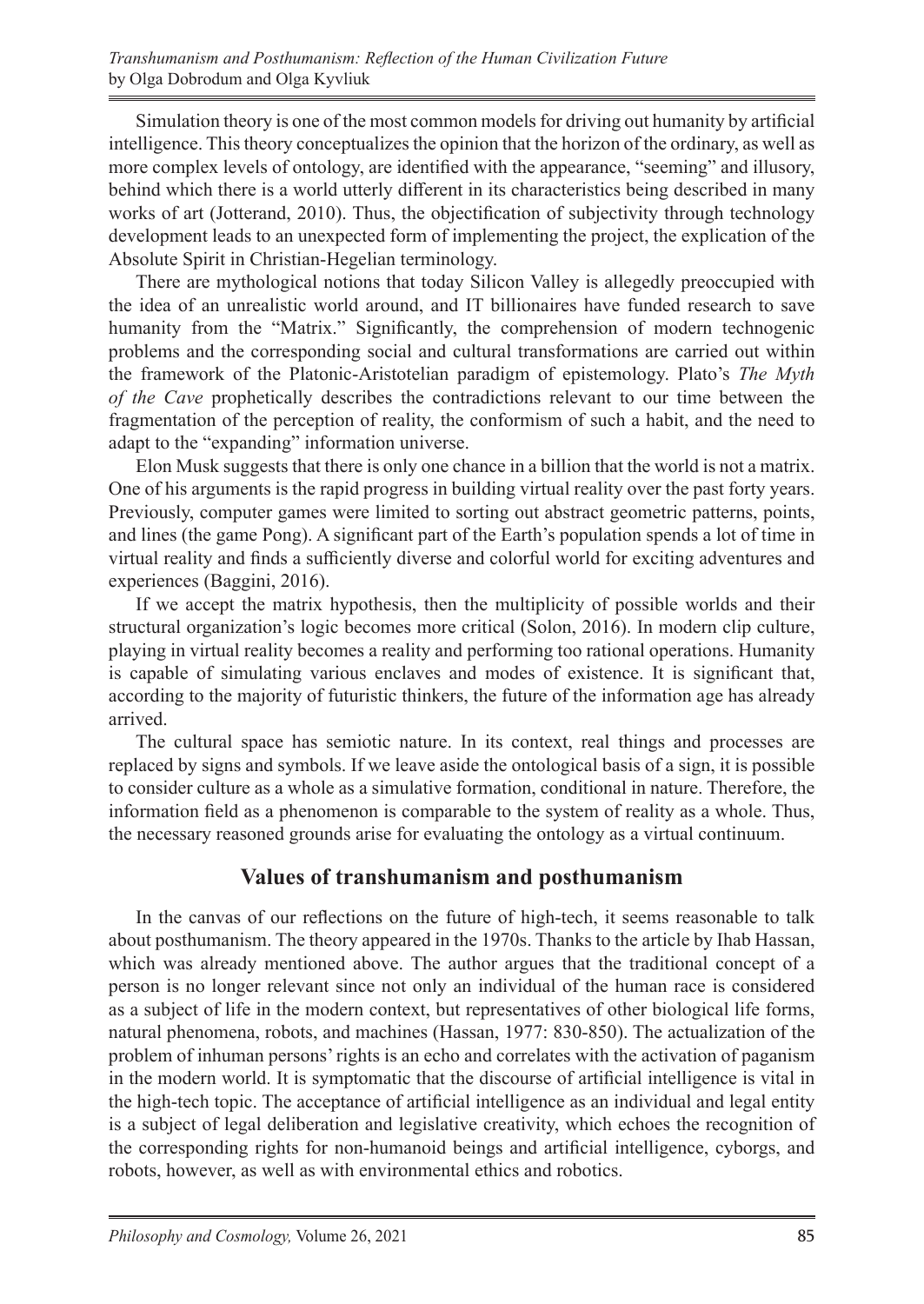An ethical attitude towards nature, in general, becomes an essential step in civilizational development. If we dream of becoming an extra-planetary civilization, we must be ready to communicate with the Universe. According to the traditional paradigm of epistemology, subjectivity is determined through rationality. Therefore, the subject of ethical and legal relations can only be an individual endowed with consciousness and the ability to pursue a rational activity. However, modern concepts of ethics offer the criterion of the subjectivity of moral and legal relations, the ability to cause and endure suffering.

The ethical-cosmological presumption of perception of the entire surrounding world is a maxim and postulate of the world community's progressive development. Evaluating it, Linda MacDonald-Glenn believes that animals or artificial intelligence are straightforward soulless creatures and machines, declaring that emotions are not a luxury. Currently, a search is carried out for principles that can be guided in the process of resolving issues related to "who" or "what" has the right to a moral and ethical assessment (Upadhyay, 2018).

Suppose the robotics' field develops at the same rate as now. In that case, the need to regulate some aspects of human-robot interaction will become evident in a few years as long as there is no artificial intelligence in the absolute sense of its term, which means that the discussion regarding the legal status of "machines" is unfounded. Therefore, moral and legal relations are the individual, the human person, or the author-creator of technical devices.

The presence of consciousness in a machine is also a matter far from any specific solutions. Scholars such as Alan Turing insist on the potential for a shift from anthropocentric foundations of ethics to expanding its problem field. At the moment, an affirmative affirmation regarding the presence of consciousness and subjectivity in the technological sphere appears instead as utopian (BBC News, 2011).

Because the human brain's mutual conditioning and consciousness remain relevant in our time, the fundamental discourse about the individuality of products of the information technology sphere is logically unverifiable. Therefore, the emotional component of artificial intelligence's functioning (its rights, and freedom of will, temporality, and empathy) can be designed following anthropomorphic patterns, which are very conditional.

Accordingly, it is necessary to differentiate the ethical and legal regulation of human activity and the products of his practice. Human rights are the rights of an individual and a citizen. This assessment is hardly suitable for artificial intelligence. Simultaneously, the formation of a complex of potentially necessary fundamental rights of robots and artificial intelligence is based on a particular social request. The problem of moral and legal relations between a person and a "machine" is focused in the following contradiction: on the one hand, a mechanism is needed to protect the rights and freedoms of both a person and a "machine," and on the other, a limitation (conscious and voluntary) of one's own activity in the context of the common good. The legislative issues related to communication regulation between people and machines that have artificial intelligence are becoming more and more relevant. Are actions such as making a digital copy of a person ethical? Questions of robo-ethics related to the ethics of "killing" a robot that has become too smart, or outdated, or out of human control are discussed – the admissibility of using robots and algorithms as weapons, etc. Consequently, these issues are relevant in general in the context of social justice, not only on the horizon of a possible confrontation between man and "machine."

Some thinkers dealing with the issues of "machine" ethics and robo-ethics call themselves cyber thinkers since the regulation of robots' presence in our lives is more and more obvious. In the eyes of researchers of this topic, network intelligence can pose a radical danger and a fundamental threat to the existence of human nature since our hopes of mutual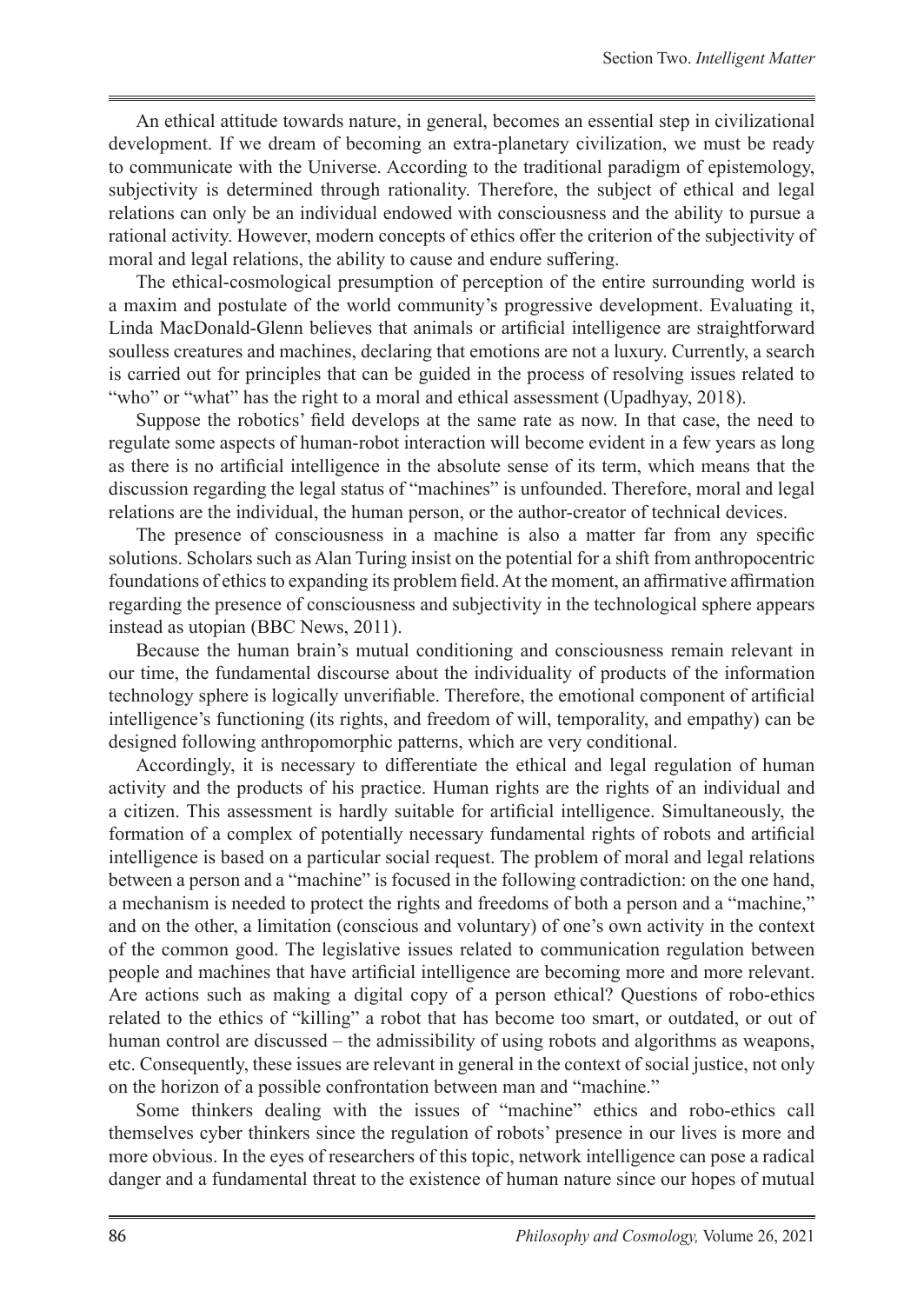understanding between human and artificial intelligence may never come true. Artificial intelligence seems incredibly destructive in a theological sense because it can act as the "Apocalypse's Horseman." Global networks operate in the form of the nervous system of artificial intelligence. With all its cloud structure servers, the entire planet will be its brain, but there is a danger that artificial intelligence can get out of control. It will be almost impossible to destroy it without turning off all the servers' cloud storage on Earth. This situation can damage countries' cloud infrastructures around the world, which in turn can lead to a global crisis of unprecedented scale (Molhoek, 2016).

The conceptualizers of information technology discourse are often also the authors of transhumanism ideas, which raises the question of verifiability of their forecasts and the conditional primacy of technologies about what they did before them. The eternal problems of birth, death, immortality, and artificial intelligence can be attributed to modern philosophy's speculative field. Alan Turing also believed that if the computer beats a person in Go, it will be possible to talk about an artificial person's appearance. You can recall how Raymond Kurzweil spoke about human evolution in developing gadgets and new technologies. As Eric Davis noted, if electricity is the soul of the modern era, then it is information that is its spirit (Dаvis, 2015). The range of modern scientists' attitudes to the problems of hightech (cyberization, robotization, artificial intelligence) is in range from apologetics and romanticization to stigmatization and desacralization: "The society of artificial intelligence, robots, and cyborgs assumes further evolutionary development, in which these kinds of subjects will become a united consciousness, complemented by humanity and post-humanity. A complemented society is an object of study of the philosophy of Essentiokognitivism, which considers the ultimate form of posthumanism. Essentiokognitivism is a philosophical concept that continues the ideas of posthumanism and brings them to an extreme level; it is expressed in the idea of the existence of complemented humanity and machines; the goal of this post-humanity is infinite knowledge. Essential cognitivism is a theoretical construct, speculative philosophy, and ideology of the future. It belongs to non/human philosophies" (Ivanchenko, 2019: 21).

## **Conclusions**

At the beginning of the  $21<sup>st</sup>$  century, it seems that informatization and virtualization, digitalization, robotization, and computerization cover more and more spheres of human life — it is possible to record and state the actualization and accentuation of technologies, their kind of sacralization and deification. Trans- and posthumanist studies correlate and complement anthropological discourse and reflection dating back to Aristotle and ancient philosophy. The anthropological potential of high-tech is also correspondingly increasing and multiplying, implying mainly philosophical and cybernetic anthropology. On the other hand, online mythology is developing as a genre of creativity. The worship and deification of robots and robotics are taking place. High-tech sacralization often acts as a competitive ideology in demand among a broad audience of adepts in our information age.

It should be noted that the intensification of knowledge in the field of philosophical problems and theories, directions, and models of modern cosmology may seem reasonable from the point of view of comprehension of the methodology of science, philosophy of science, and philosophy of the artificial world. Modern cosmology is based on the achievements of astronomy, physics, and mathematics, and the list of attracted disciplines is continually growing, as well as natural scientific approaches recognized as promising.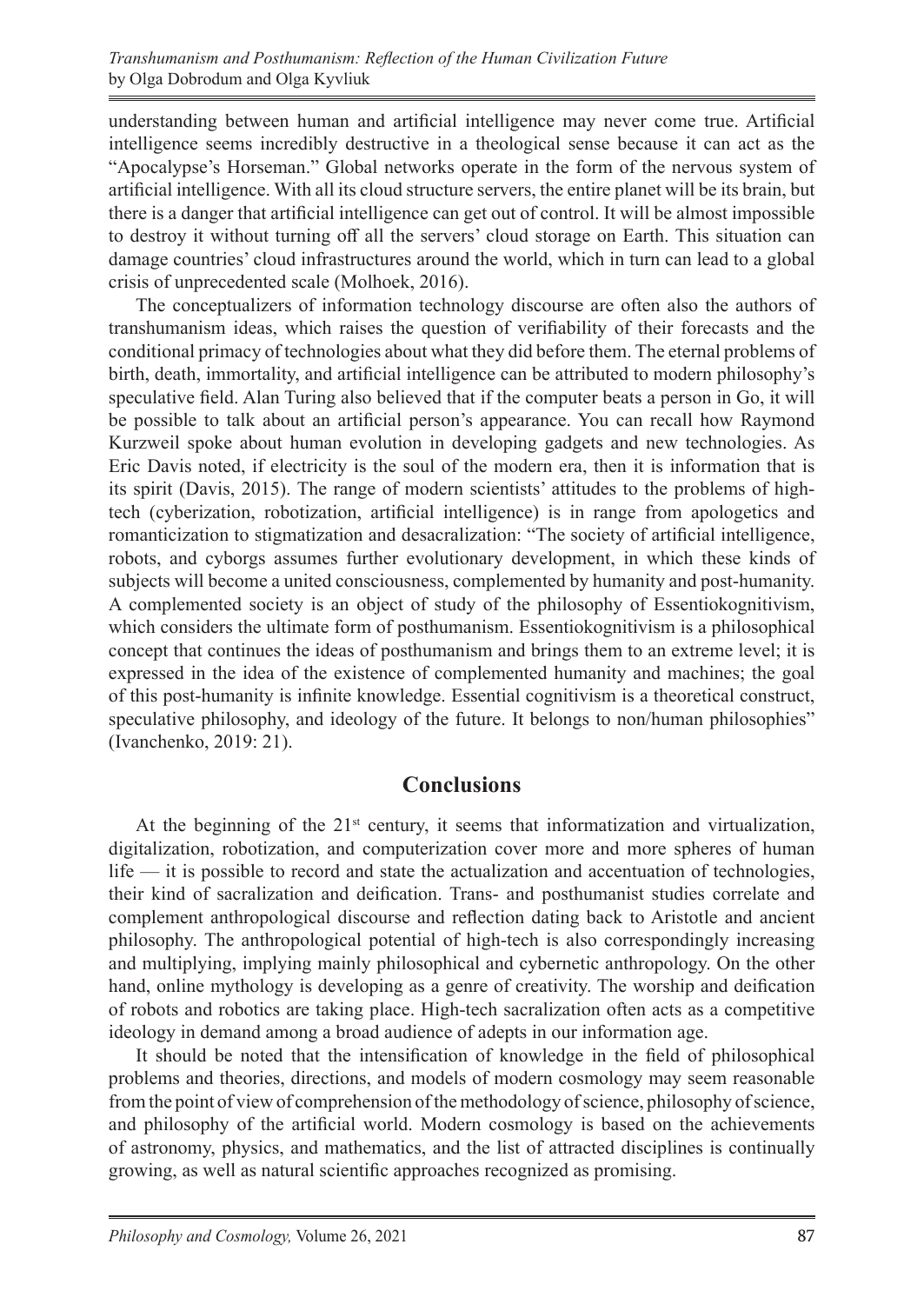The form and core of any worldview, vision, and picture of the world is the modeling of the Universe, the foundation of the Universe, and the historical and philosophical intentions of cosmology. The history of cognition of the nature of the Universe is congruent and relevant to the scientific picture of the world. It is the ultimate goal of science in all the diversity of its manifestations with its inherent improving rationality and the types of thinking corresponding to it. The cosmological presumption, imperative, and coordinates of being are permissible and reasonable since scientific knowledge is a genuine historical and philosophical value. The interdisciplinary and multiparadigmatic theories of the Universe are in line with the modern post-nonclassical stage of science development.

# **References**

- Baggini, Julian (2016) We are simulations living in a virtual realm, says Elon Musk. But why do we like the idea? *The Guardian*. Available online: https://www.theguardian.com/ commentisfree/2016/jun/03/uploads-universe-simulations-virtual-world
- Banerji, Debashish (2019) Posthuman Perspectivism and Technologies of the Self. *Sophia: Studies in Cross-cultural Philosophy of Traditions and Cultures*, Vol. 58 (4). 737–742. https://doi.org/10.1007/s11841-020-00756-x
- BBC News (2011) *Could a robot be conscious? If a robot is produced that behaves just like one of us in all respects, including thought, is it conscious or just a clever machine, asks Prof. Barry C. Smith, director of the Institute of Philosophy*. Available online: https://www.bbc.co.uk/news/magazine-14886421
- Deutsch, David (1997) *The Fabric of Reality*. Viking Adult.
- Dаvis, Erik (2015) *TechGnosis: Myth, Magic, and Mysticism in the Age of Information*. California: North Atlantic Books.
- Ferrando, Francesca (2019) The Posthuman Divine: When Robots Can Be Enlightened, *Sophia: Studies in Cross-cultural Philosophy of Traditions and Cultures*, Vol. 58, 645- 651. https://doi.org/10.1007/s11841-019-00753-9
- Ferrando, Francesca, and Braidotti Rosi (2017) *Philosophical Posthumanism and Its Others.* NY: Bloomsbury.
- Fukuyama, Francis (2020) *Transhumanism the world's most dangerous idea*. Available online: https://www.au.dk/fukuyama/boger/essay/
- Fuller, Steve (2017) The Posthuman and the Transhuman as Alternative Mappings of the Space of Political Possibility. *Journal of Posthuman Studies*, Vol. 1, 150-165. https:// doi.org/10.5325/jpoststud.1.2.0151
- Glazier, Jacob W. (2018) Tricking Posthumanism: From Deleuze to (Lacan) to Haraway. *Critical Horizons*, 19:2, 173-185. https://doi.org/10.1080/14409917.2018.1453299
- Harari, Yuval N. (2016) Forget about listening to ourselves. In the age of data, algorithms have the answer, writes the historian Yuval Noah Harari. *Financial Times.* Available online: https://www.ft.com/content/50bb4830-6a4c-11e6-ae5b-a7cc5dd5a28c
- Harari, Yuval N. (2016) *Homo Deus. A Brief History of Tomorrow.* London: Harvil Secker.
- Hassan, Ihab (1977) Prometheus as Performer: Toward Posthumanism Culture? *The Georgia Review*, Vol. 31(4), 830-850.
- Hyesook, Jeon (2017) Woman, body, and posthumanism: Lee Bul's cyborgs and monsters. *Asian Journal of Women's Studies*, 23:1, 29-48. https://doi.org/10.1080/12259276.20 17.1279889
- Ivanchenko, Maria (2019) Posthumanism as antihumanism: main perspectives, *Ural Federal University. Social Sciences.* Vol. 4 (194), 16-24.